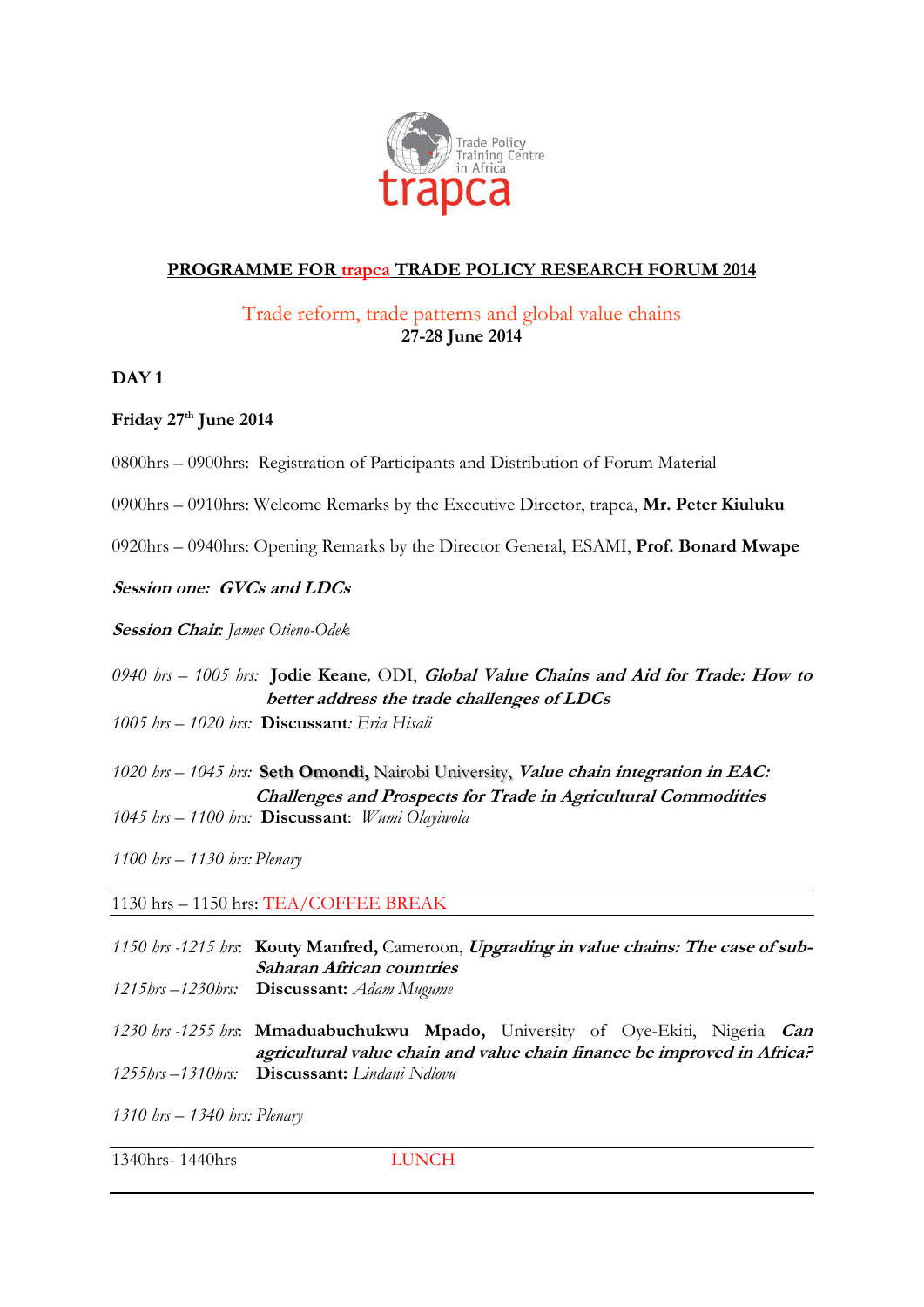**Session two: Trade Reforms and Trade Performance**

**Session Chair***: Wumi Olayiwola*

|                    | 1440 hrs – 1505 hrs: Laurine Chikoko, MSU, Does Rand-USD exchange rate volatility impact<br>on aggregate export performance for South Africa?                       |
|--------------------|---------------------------------------------------------------------------------------------------------------------------------------------------------------------|
|                    | 1505 hrs - 1520 hrs: Discussant: Ronald Mangani                                                                                                                     |
| 1520hrs — 1545hrs: | Mary Mbithi, University of Nairobi, WTO NAMA Negotiations and<br>exports of manufactured products: The case of EAC                                                  |
|                    | 1545 hrs - 1600 hrs: <b>Discussant</b> : Jodie Keane                                                                                                                |
|                    | 1600 brs – 1625 brs: Brenda Nyambura: Nairobi, Foreign Direct Investment and Global Value<br><b>Chains: Implications for Bilateral Investment Treaties in Kenya</b> |
|                    | 1625 $hrs - 1640$ hrs: <b>Discussant</b> : <i>Esther Katende</i>                                                                                                    |

*1640 hrs – 1720 hrs: Plenary*

|  |  | 1720 hrs |  |
|--|--|----------|--|
|--|--|----------|--|

Cocktail

#### **DAY 2 Saturday, 28 th June 2014**

**Session three: Taxation Agreements and Agricultural Value Addition Session Chair***: Steve Woolcock*

|                                | 0900 brs – 0925 brs: Edgar Odari, Econews, The Kenya/Mauritius Double taxation                             |
|--------------------------------|------------------------------------------------------------------------------------------------------------|
|                                | avoidance agreement and its potential impact on tax erosion in Kenya                                       |
|                                | 0925 hrs $-$ 0940 hrs: <b>Discussant:</b> James Otieno-Odek                                                |
|                                |                                                                                                            |
|                                | 0940 brs – 1005 brs: <b>Anthony Onoja</b> , University of Nigeria, Nigeria, <i>Econometric Analysis of</i> |
|                                | short and long run determinants of agricultural value addition in Africa                                   |
|                                | 1005 $hrs - 1020$ hrs: <b>Discussant</b> : Seth Omondi                                                     |
|                                |                                                                                                            |
|                                |                                                                                                            |
| 1020 $hrs - 1050$ hrs: Plenary |                                                                                                            |

*1050 hrs – 1110hrs* **TEA BREAK**

**Session four: Regulation and Trade Costs Session Chair***: Sichilima Mupelwa*

*1110hrs – 1135 hrs***: David Tarr,** World Bank, **Reducing trade costs in East Africa: Deep regional integration and multilateral action** *1135hrs – 1150 hrs***: Discussant:** *Steve Woolcock*

*1150hrs – 1215 hrs***: Maximillien Teraraho,** Quebec**, Moving up the regional and global value chains: The need for developmental rules of origin in Africa** *1215hrs – 1230hrs*: **Discussant:** *Joakim Gullstrand*